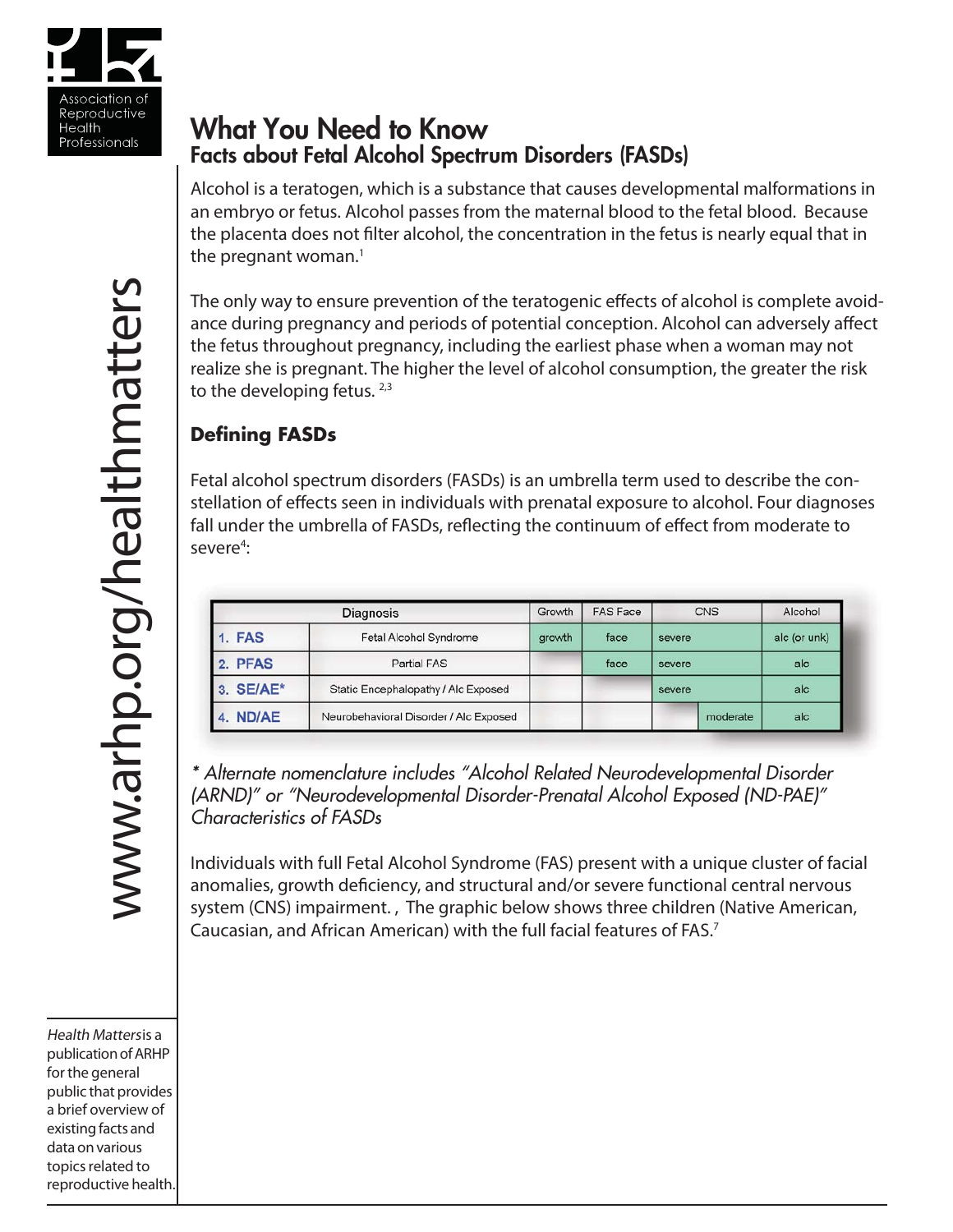

| Table: FASD Characteristics <sup>1,2,6,7</sup> |                                                                               |  |  |  |
|------------------------------------------------|-------------------------------------------------------------------------------|--|--|--|
| <b>Characteristic</b>                          | <b>Features</b>                                                               |  |  |  |
| Abnormal facial features                       | Small eyes (palpebral fissure length < 2nd percentile)                        |  |  |  |
|                                                | Smooth philtrum (i.e., the vertical groove between the<br>nose and upper lip) |  |  |  |
|                                                | Thin upper lip (Rank 4 or 5 on the Lip-Philtrum Guide)                        |  |  |  |
| Growth impairment                              | Head circumference ≤3rd percentile                                            |  |  |  |
|                                                | Height ≤10th percentile                                                       |  |  |  |
|                                                | Weight ≤10th percentile                                                       |  |  |  |
| CNS structural and/or functional abnormalities | Abnormal brain structure(s)                                                   |  |  |  |
| impairment                                     | Seizure disorder                                                              |  |  |  |
|                                                | Poor coordination                                                             |  |  |  |
|                                                | Hyperactive behavior                                                          |  |  |  |
|                                                | Difficulty with attention                                                     |  |  |  |
|                                                | Difficulty in school                                                          |  |  |  |
|                                                | Learning disabilities                                                         |  |  |  |
|                                                | Intellectual disability or low IQ                                             |  |  |  |
|                                                | Poor reasoning, judgment, planning, and organizational<br>skills              |  |  |  |
|                                                | Poor adaptive (daily living) skills                                           |  |  |  |
|                                                | Motor and sensory abnormalities                                               |  |  |  |
|                                                | Sleep and sucking problems as infant                                          |  |  |  |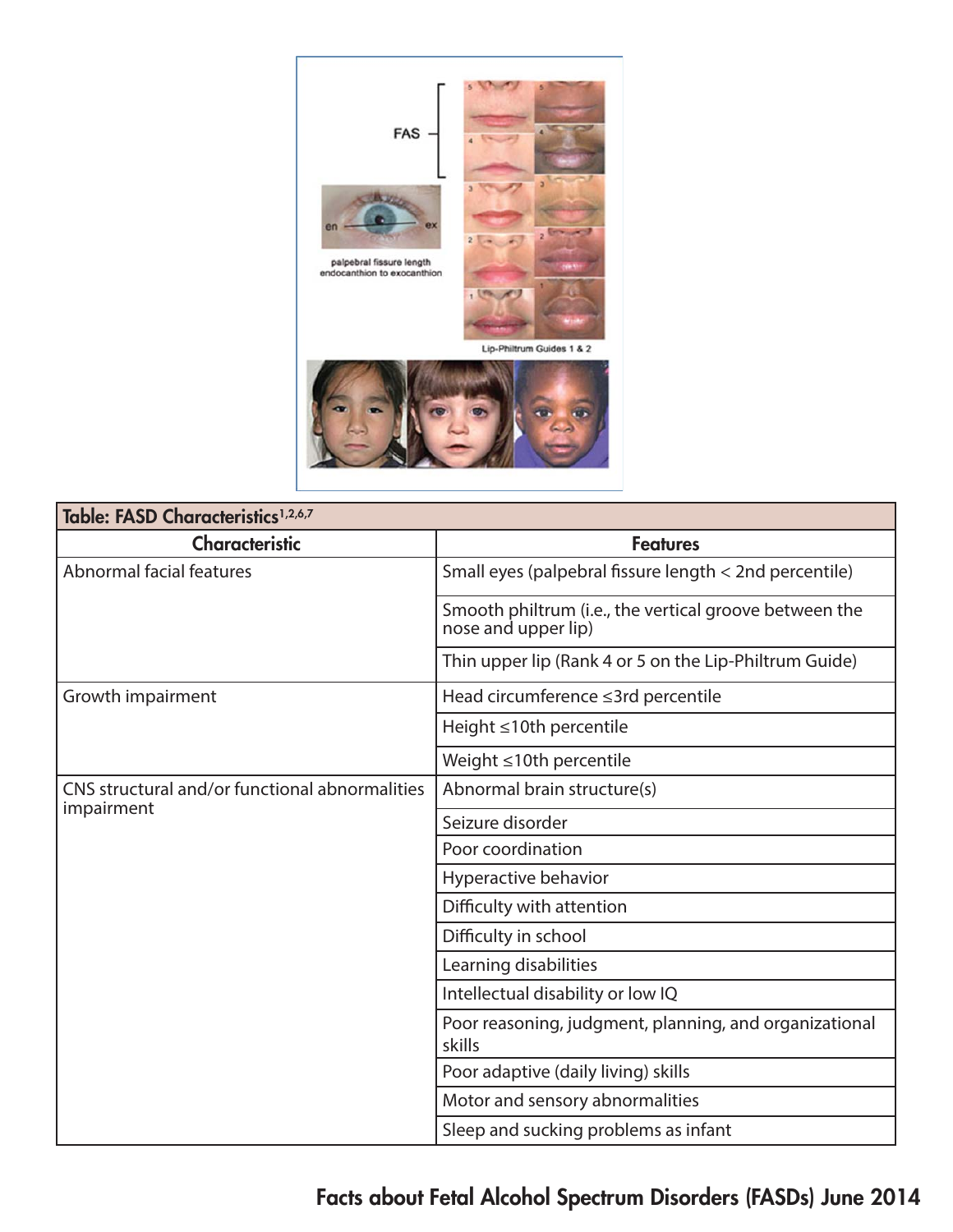# **Risk factors for FASDs**

- All women are at risk, regardless of race or socioeconomic status.<sup>5</sup>
- Genetic differences make some children especially vulnerable to the damaging effects of alcohol. Twin studies have shown that non-identical twins exposed to the same level of alcohol can have different outcomes.4,8
- The goal of the Surgeon General's Advisory, which states there is no known safe amount to drink during pregnancy, is to protect all children, including the most vulnerable.2

#### **Key counseling messages**

- When you drink alcohol, so does your baby.
- All types of alcohol can adversely affect the fetus, including beer, wine, and hard liquor.<sup>1</sup>
- There is no known safe amount of alcohol during pregnancy.
- Because the fetal brain continues to develop throughout a pregnancy, there is no safe time for a woman to drink.
- If you have been drinking during your pregnancy, you can still reduce the risk to your baby by cutting back or eliminating your alcohol consumption. It is never too late to stop.

#### **Key counseling strategies**

When counseling woman, clinicians should consider the two basic strategies for preventing FASDs: (1) avoiding alcohol during pregnancy and (2) avoiding pregnancy when drinking.

Healthcare providers should:

- Provide counseling for effective family planning
- Advise refraining from drinking alcohol during the preconception period
- Counsel women to abstain from alcohol during pregnancy
- Provide referral for treatment of alcohol use disorders if needed

# **Screening tools**

Clinicians can use the TWEAK questionnaire to screen nonpregnant women for problems with alcohol use. $^9$ In pregnant women, any amount of drinking is considered a positive result.

**Tolerance:** How many drinks can you hold without falling asleep or passing out? (≥6=2 points) **Worried:** Have friends or relatives worried about your drinking? (yes=2 points) **Eye-opener:** Do you sometimes take a drink in the morning when you first get up? (yes=1 point) **Amnesia:** Have friends or relatives told you about things you said or did while drinking that you could not remember? (yes=1 point)

**Cut down:** Do you sometimes feel the need to cut down on your drinking? (yes=1 point)

In a nonpregnant woman, an answer of  $\geq 6$  to the first question or a total score of  $\geq 3$  indicates a problem with alcohol use and a need for further assessment.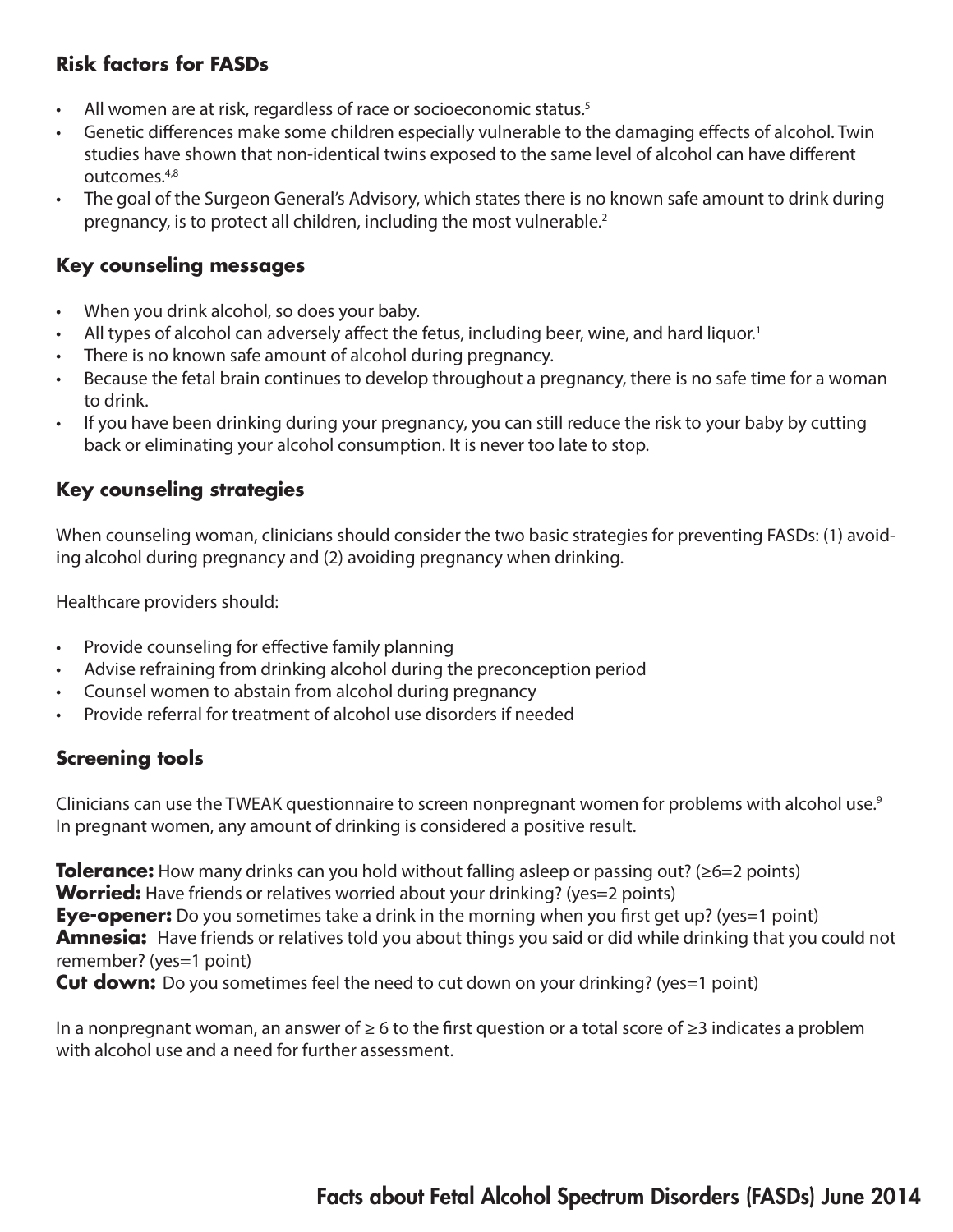# **Brief motivational interviewing**

A brief motivational interview (BMI) is a form of intervention. The goal of BMI is not to persuade a patient to change behavior; rather it is to enhance her motivation through supportive listening. Patients may require many BMIs to be ready to make a change.

This is a sample 4-step brief motivational interview process for addressing alcohol use during pregnancy <sup>10</sup>:

- **1. Raise the subject.** Ask, "are you willing to spend a few minutes discussing your alcohol use?"
- **2. Provide feedback.** Review the results of the screening test and help the patient see the connection between alcohol use and her pregnancy. Show recommended guidelines for responsible alcohol use and review the consequences of prenatal alcohol exposure.
- **3. Assess readiness to change.** Ask, "on a scale of 1 to 10, how motivated are you to change your drinking behavior?" If she is ready, move to step 4. If she is not ready, inquire about why and what factors might make her more ready.
- **4. Negotiate and advise.** For patients who indicate readiness to consider changing behavior ask, "what would you like to do next?" Consider a written agreement outlining new behaviors (a commitment to herself). Provide written materials on ways to decrease intake and offer referrals for self-help groups such as Alcoholics Anonymous or private counselors.

# **One message: four scenarios**

The single message for FASDs prevention is "**no amount of alcohol is safe during pregnancy.**" With this one message, there are at least four clinical scenarios in which women require counseling about alcohol in pregnancy. The table below details the counseling approach for each.

| <b>Scenario</b>                                                                   | <b>Counseling approach</b>                                                                                                                                                                                                                                                                  |  |  |  |  |  |
|-----------------------------------------------------------------------------------|---------------------------------------------------------------------------------------------------------------------------------------------------------------------------------------------------------------------------------------------------------------------------------------------|--|--|--|--|--|
| Preconception counseling or family planning                                       | Educate about alcohol risks in pregnancy<br>$\bullet$<br>Consider contraceptive method<br>$\bullet$<br>Encourage adoption of health behaviors before<br>$\bullet$<br>pregnancy                                                                                                              |  |  |  |  |  |
| Prenatal care for light drinkers who were<br>unaware of the need to avoid alcohol | Educate about alcohol risks in pregnancy<br>$\bullet$<br>Provide perspective about past drinking<br>$\bullet$<br>Encourage health behaviors<br>$\bullet$                                                                                                                                    |  |  |  |  |  |
| Prenatal care for moderate to heavy drinkers<br>who desire to continue drinking   | Educate about alcohol risks in pregnancy<br>$\bullet$<br>Provide perspective about past drinking<br>$\bullet$<br>Emphasize importance of stopping (or reducing if not<br>$\bullet$<br>willing to stop)<br>Assess readiness<br>Encourage health behaviors<br>$\bullet$                       |  |  |  |  |  |
| Prenatal care and assessment for women with<br>alcohol use disorder               | Educate about alcohol risks in pregnancy<br>$\bullet$<br>Encourage health behaviors<br>$\bullet$<br>Emphasize importance of stopping (or reducing if not<br>$\bullet$<br>willing to stop)<br>Assess readiness<br>$\bullet$<br>Refer to addiction specialist for evaluation and<br>treatment |  |  |  |  |  |